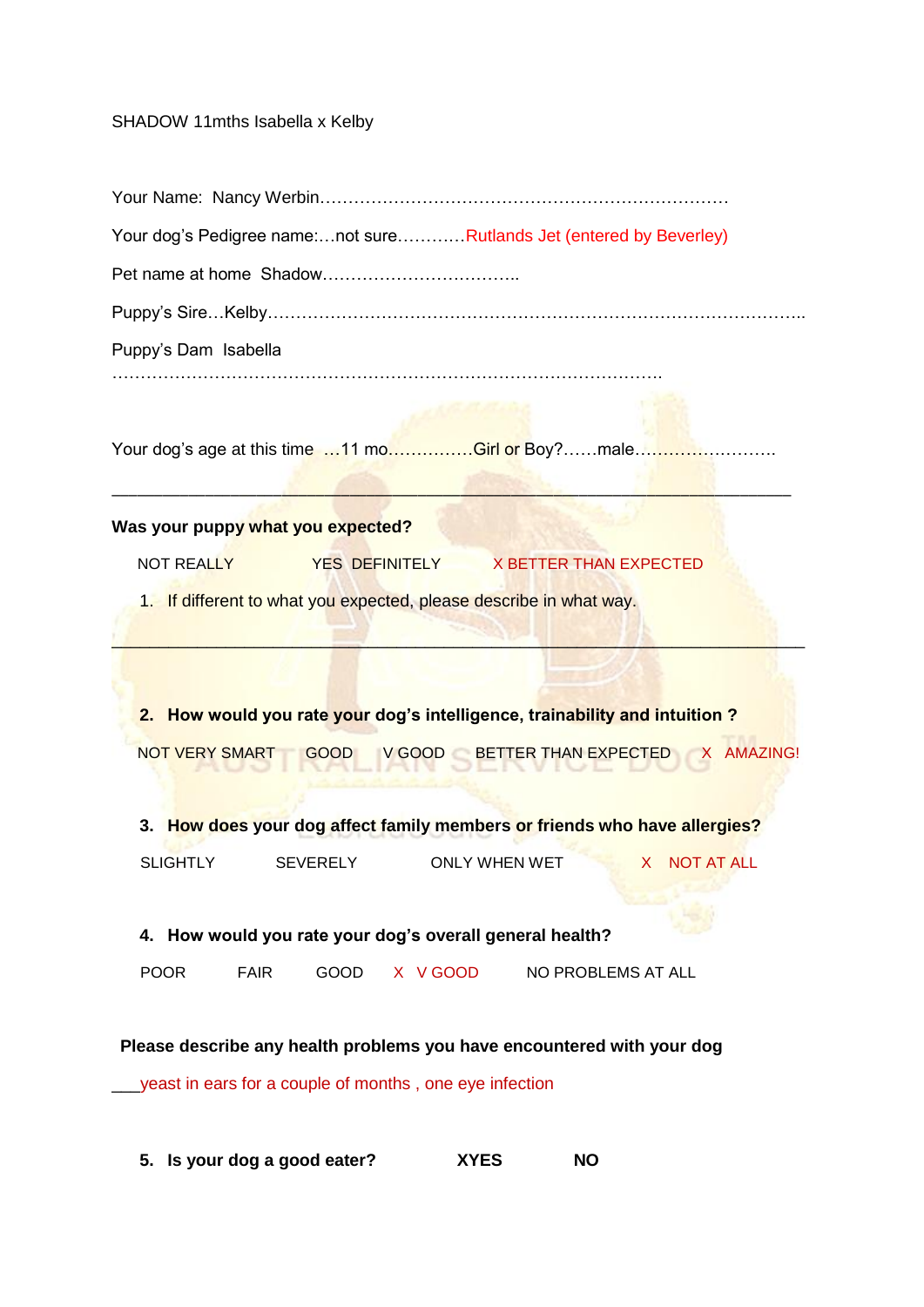## **6. How would you describe your dog's nature and temperament?**

\_\_\_sweet, playful, smart, gentle, loving, attentive,

**7. How does your dog (over twelve months old) behave around children?**

\_\_\_\_\_\_\_\_\_\_\_\_\_\_\_\_\_\_\_\_\_\_\_\_\_\_\_\_\_\_\_\_\_\_\_\_\_\_\_\_\_\_\_\_\_\_\_\_\_\_\_\_\_\_\_\_\_\_\_\_\_\_\_\_\_\_\_\_

\_\_\_\_\_\_\_\_\_\_\_\_\_\_\_\_\_\_\_\_\_\_\_\_\_\_\_\_\_\_\_\_\_\_\_\_\_\_\_\_\_\_\_\_\_\_\_\_\_\_\_\_\_\_\_\_\_\_\_\_\_\_\_\_\_\_\_\_

 $\mathcal{L} = \{ \mathbf{y} \in \mathbb{R}^n : \mathcal{L} = \{ \mathbf{y} \} \cup \{ \mathbf{y} \} \cup \{ \mathbf{y} \} \cup \{ \mathbf{y} \} \cup \{ \mathbf{y} \} \cup \{ \mathbf{y} \} \cup \{ \mathbf{y} \} \cup \{ \mathbf{y} \} \cup \{ \mathbf{y} \} \cup \{ \mathbf{y} \} \cup \{ \mathbf{y} \} \cup \{ \mathbf{y} \} \cup \{ \mathbf{y} \} \cup \{ \mathbf{y} \} \cup \{ \mathbf{y} \} \cup \{ \mathbf{y$ 

 $\mathbb{Z}^2$  ,  $\mathbb{Z}^2$  ,  $\mathbb{Z}^2$  ,  $\mathbb{Z}^2$  ,  $\mathbb{Z}^2$  ,  $\mathbb{Z}^2$  ,  $\mathbb{Z}^2$  ,  $\mathbb{Z}^2$  ,  $\mathbb{Z}^2$  ,  $\mathbb{Z}^2$  ,  $\mathbb{Z}^2$  ,  $\mathbb{Z}^2$ 

\_\_\_\_\_\_\_\_\_\_\_\_\_\_\_\_\_\_\_\_\_\_\_\_\_\_\_\_\_\_\_\_\_\_\_\_\_\_\_\_\_\_\_\_\_\_\_\_\_\_\_\_\_\_\_\_\_\_\_\_\_\_\_\_\_\_\_

**Loves children. Sometimes a little to excited and chases them and jumps on them.** 

**8. If you were adding another Australian Labradoodle to your family would it be another Rutland Manor puppy? X YES NO**

**9. If you answered 'NO' would you mind letting us know why?**

**10. How would you rate our care for you before and after your puppy's arrival?**

UNCARING CARING

x VERY CARING EXCEPTIONALLY CARING

Please add any additional information you would like to share on the next page and thank you so much for helping us to improve our service and to maintain the highest standards in the dogs we breed.

*Beverley and the Rutland Manor Team*

## *ADDITIONAL COMMENTS ARE MOST WELCOME (GOOD OR BAD)*

Labradoodie

I love the web site It was full of information I actually spent hours reading everything over and over. It was really exciting when a couple would go to honeymoon cove and then when their babies were born. At one point there was a video about grooming but I couldn't find it when I needed to check it out again. I wasn't prepared for the long wait. I know it is impossible to make an estimate in months because it is such a fluid situation but if I would have know how many were waiting for a standard in front of me I would have been able to feel like the time was getting closer. I would have still waited but I think it would have made it easier. Not knowing how many others were waiting every time a litter was born I was sure that one of them would be mine so there was one disappointment after another. As it turned out Shadow was worth waiting for! I needed to confirm that Shadow had a micro chip for travel to Hawaii. My vet could not find it and he did use the